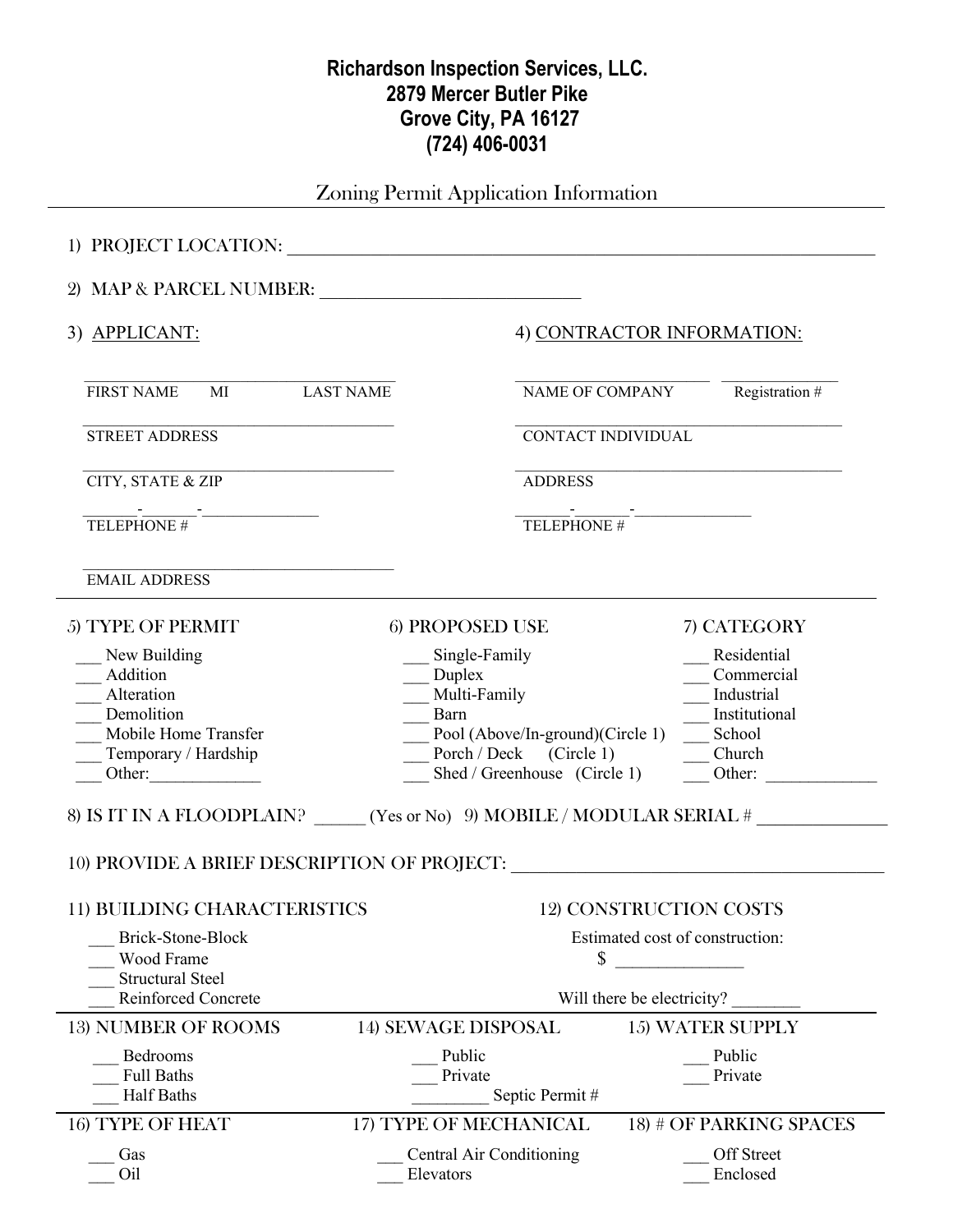| Electric<br>Coal<br>Other:                                                                                                                                                                                                                           | Special Equipment                                                                                                                                                                                     | Outdoors                                                                                                                                                                                                                                                                                                                                                                                                                                                                                                                                                                                                                                       |  |  |
|------------------------------------------------------------------------------------------------------------------------------------------------------------------------------------------------------------------------------------------------------|-------------------------------------------------------------------------------------------------------------------------------------------------------------------------------------------------------|------------------------------------------------------------------------------------------------------------------------------------------------------------------------------------------------------------------------------------------------------------------------------------------------------------------------------------------------------------------------------------------------------------------------------------------------------------------------------------------------------------------------------------------------------------------------------------------------------------------------------------------------|--|--|
| 19) BUILDING SETBACKS*                                                                                                                                                                                                                               | 20) DIMENSIONS (of structure to be built)                                                                                                                                                             |                                                                                                                                                                                                                                                                                                                                                                                                                                                                                                                                                                                                                                                |  |  |
| From Road (Residential)<br>From Left Side<br>From Right Side<br>From Rear<br>From Right-of-way                                                                                                                                                       | ft. $X$<br>ft.<br>Number of Stories.<br>sq. ft. - Living Space (incl. garage if attached)<br>_________ sq. ft. - Garage (if unattached)<br>sq. ft. - Basement<br>sq. ft. - TOTAL (under construction) |                                                                                                                                                                                                                                                                                                                                                                                                                                                                                                                                                                                                                                                |  |  |
| *Building setback line: Imaginary line parallel to or concentric with the nearest road right-of-way line. No portion of a<br>structure may extend nearer the lot line than the required front yard depth, steps and open (unroofed) patios expected. |                                                                                                                                                                                                       |                                                                                                                                                                                                                                                                                                                                                                                                                                                                                                                                                                                                                                                |  |  |
| 21) ACREAGE TOTAL OR LOT SIZE:                                                                                                                                                                                                                       |                                                                                                                                                                                                       |                                                                                                                                                                                                                                                                                                                                                                                                                                                                                                                                                                                                                                                |  |  |
| 22) FOR DECKS / PORCHES ONLY: HEIGHT FROM GROUND?                                                                                                                                                                                                    |                                                                                                                                                                                                       |                                                                                                                                                                                                                                                                                                                                                                                                                                                                                                                                                                                                                                                |  |  |
| <b>23) OTHER STRUCTURES</b>                                                                                                                                                                                                                          | <b>24) OWNERSHIP</b>                                                                                                                                                                                  | 25) DRIVEWAY PERMIT                                                                                                                                                                                                                                                                                                                                                                                                                                                                                                                                                                                                                            |  |  |
| House<br>Garage<br>Barn / Shed (Circle)<br>Pool (Above / In-ground) (Circle 1)                                                                                                                                                                       | Private<br>Public<br>Give Corporate/Co. Name:                                                                                                                                                         | <b>State Road</b><br>Twp. Road<br>Private Lane                                                                                                                                                                                                                                                                                                                                                                                                                                                                                                                                                                                                 |  |  |
| THE UNDERSIGNED ATTESTS THE INFORMATION CONTAINED IS<br>TRUE AND ACCURATE UNDER PENALTY OF LAW.                                                                                                                                                      |                                                                                                                                                                                                       |                                                                                                                                                                                                                                                                                                                                                                                                                                                                                                                                                                                                                                                |  |  |
| Signature of APPLICANT                                                                                                                                                                                                                               | Date                                                                                                                                                                                                  | Signature of CO-APPLICANT<br>Date                                                                                                                                                                                                                                                                                                                                                                                                                                                                                                                                                                                                              |  |  |
| (Print)<br>All applications must be accompanied with an application fee of \$45 for residential buildings or \$75 for<br>commercial buildings.                                                                                                       | (Print)                                                                                                                                                                                               |                                                                                                                                                                                                                                                                                                                                                                                                                                                                                                                                                                                                                                                |  |  |
|                                                                                                                                                                                                                                                      | PLAN REVIEW AND LIABILITY DISCLAIMER                                                                                                                                                                  | Richardson Inspection Services, LLC. recommends that all projects be prepared by a design professional. The intent of<br>the plan review process is to direct the applicant to the applicable code sections pertaining to his project to ensure that<br>upon installation the project will conform to the PA Uniform Construction Code or "UCC". Richardson Inspection Services,<br>LLC. does not guarantee or assume any responsibility for the application of the information provided by the plans review<br>process. It is the responsibility of the persons performing the work to ensure that all the provisions of the UCC that pertain |  |  |

to your project, including compliance with all notes and details provided, are met prior to calling for an inspection. Richardson Inspection Services, LLC. has been hired as the Building Code Official by the municipality and represents only the municipality. Richardson is acting on behalf of the municipality and acting as an employee of the municipality for the purposes of the Tort Claims Act. Richardson Inspection Services, LLC. does not represent the owner of the property and is not working for the owner of the property.

Richardson Inspection Services, LLC. (or any of its employees or subcontractors charged with the enforcement of this code), while acting for the municipality in good faith and without malice in the discharge of the duties required by the UCC or other pertinent law or ordinance, shall not thereby be rendered liable. Richardson Inspection Services, LLC. is hereby relieved from liability for any damage accruing to persons or property as a result of any act or by reason of an act or omission in the discharge of its official duties unless otherwise provided by law.

I hereby certify *as the owner* that the proposed work is authorized.